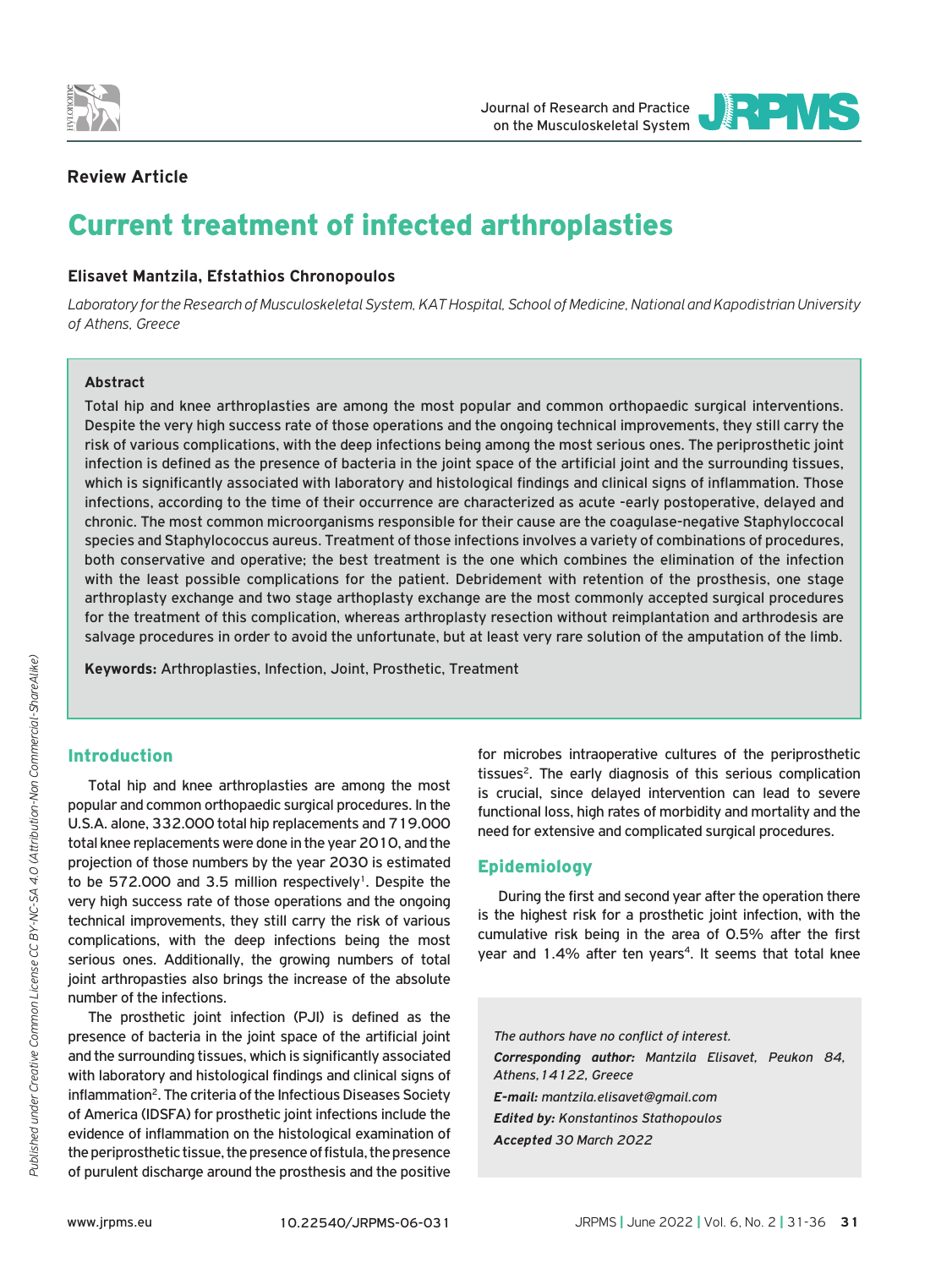#### **1. Obesity**

- **2. Diabetes mellitus**
- **3. Chronic treatment with immunosuppressive medications**
- **4. Malignancy**
- **5. Autoimmune diseases**
- **6. Revision Arthroplasty as a procedure**
- **7. Perioperative factors such as**  Prolonged operative time Allogenic blood transfusion Increased intraoperative hematoma Perioperative urinary or respiratory infections

**Table 1.** Risk Factors of Infected Arthroplasties.

arthroplasties are more prone to infections, most probably due to the much lesser soft tissue coverage of the prosthesis; PJI is the most common indication for revision after a total knee arthroplasty, whereas it is the third indication after a total hip arthroplasty<sup>4</sup>. Shoulder arthroplasty seems to share the same rates of PJI as the hip and the knee, whereas the elbow arthroplasty has greater risk, up to  $3.3\%$ <sup>3</sup>. It is expected that in the near future the incidence of PJI will further increase due to the greater number of arthroplasties done to older patients and of course to the improvement of the diagnostic methods. PJIs treatment has serious economic consequences, with the annual cost in the U.S.A. estimated in the area of 1.7 billion dollars<sup>3</sup>.

#### Risk factors

Several risk factors have been proposed for the occurrence of PJI; among them are the following<sup>1</sup>. First of all, obesity – with the value of body mass index (BMI)  $>35$ being the cut-off value and it is correlated with wound complications<sup>18</sup>. Diabetes mellitus – most probable due to the increased formation of biofilm on the prosthetic material when the levels of blood glucose are high<sup>5</sup>. Furthemore, chronic treatment with immunosuppressive medications, malignancy and autoimmune diseases. Revision arthroplasty as a procedure has greater risk for PJI than the primary procedure, due to the longer surgical time, and the abnormal soft tissue envelope caused from the primary operation.

The last risk factors are the perioperative. Prolonged operative time, allogenic blood transfusion, increased intraoperative hematoma due to the surgical technique and perioperative urinary or respiratory tract infections, can all increase the risk for PJI (Table 1).

## Classification

PJIs are classified into three categories according to the time of the occurrence of the symptoms and this classification

- is important in determining the treatment $18$ :
- 1. *Acute early postoperative infection*: occurs in the first three months after the arthroplasty.
- 2. *Delayed-subacute infection*: the symptoms occur after the 3<sup>rd</sup> month and up to the 24<sup>th</sup> month postoperatively.
- 3. *Chronic infection*: the infection occurs 24 months after the arthroplasty.

The cause of the infection can be the surgical procedure or concomitant infection of the urinary tract or teeth. Another type of prosthetic infection has been reported, the asymptomatic bacterial colonization of the surface of the prosthesis<sup>5</sup>. The most common microorganisms responsible for the cause of PJI are the coagulase-negative Staphyloccocal species (CNS), and Staphylococcus aureus, which supports the hypothesis of the perioperative infection. The bacteria, having succeeded a stable adhesion, multiply, forming a stable biofilm on the surface of the prosthesis. This biofilm can be seen as a special form of bacterial life, being very resistant to antibiotic treatment and most of the times treated only surgically. While S. aureus and CNS account for between 50-60% of the PJI cases, streptococci and enteroccoci together are involved in the 10% of the incidents and gram – negative bacilli in less than 10%. Very interestingly relative large number of cultures (from 5% up to 34%) prove to be negative for microbes<sup>6</sup>.

#### **Diagnosis**

The diagnosis of PJI is based upon clinical, microbiological, radiological and histological criteria. The Musculoskeletal Infection Society (MSIS) takes into account the following criteria7:

*Major Criteria*: Diagnosis can be confirmed if only one of those is present.

- 1) Skin fistula which communicates with the prosthesis
- 2) Pathogen positive culture grown from at least two different fluid or tissue samples of the joint.

*Minor Criteria*: Diagnosis can be confirmed if four out of six of the criteria are present.

- 1) Elevated Erythrocyte Sentimentation Rate (ESR): >30 mm/h, and C-Reactive Protein (CRP) >10 mg/L
- 2) Elevated WBC in the synovial fluid: >1.100 cells/ul for Knee arthroplasty, >3.000 cells/ul for Hip arthroplasty.
- 3) Elevated neutrophils in the synovial fluid: >64% for Knee arthroplasty, >80% for Hip arthroplasty.
- 4) Occult pus in the joint.
- 5) Pathogen positive culture.
- 6) Acute inflammation on the histologic examination of periprosthetic tissue sample.

 Several specific synovial fluid tests, like leukocyte esterase, a-defensin and nucleic acid amplification techniques for bacteria can play important role in diagnostic process<sup>16</sup>.

 Moderate evidence supports obtaining these tests without administrating any antimicrobial treatment. Τhis will happen provided that the patient is not septic and his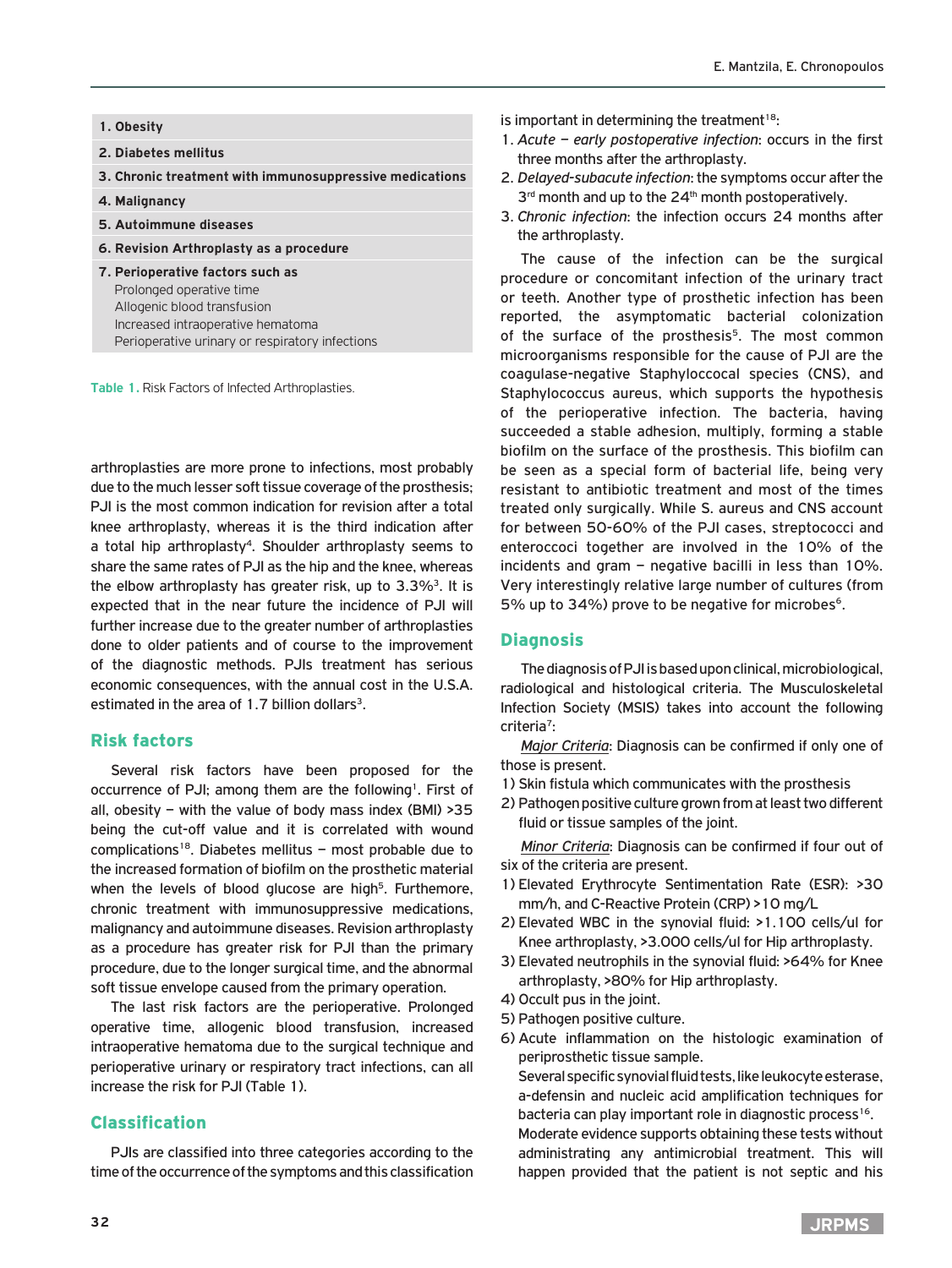life is not threatened. If a patient is suspected of having periprosthetic joint infection and previous antimicrobials have already been initiated, the sunovial fluid cultures have to been taken after two weeks to maximize the yield in the culture results<sup>16</sup>.

Further diagnostic procedures such as Computed Tomography, Magnetic Resonance Imaging, Bone Scan and PET Scan should not be done as routine investigation tests.

In most of the times the clinical condition is characteristic, with the early manifestations being fluid discharge from the surgical wound along with the acute onset of fever, pain, erythema and oedema in the joint area; if untreated, the infection can lead to the fistula formation. Bacteremia and sepsis are very serious and life-threatening complications of condition. Chronic infection can present with gradually worsening joint pain and restraint mobility, radiological findings of prosthesis loosening and even fistula formation in the neglected cases.

# Treatment

As soon as the diagnosis of prosthetic joint infection has been confirmed, a decision must be taken regarding the appropriate treatment for the patient. Treating this kind of infections involves a variety of combinations of procedures, both conservative and operative, with the final decision depending upon the patient's wishes and the advice of the orthopaedic surgeon along with the infectious diseases specialist. The best treatment is the one which combines the elimination of the infection with the least possible complications for the patient. The selection of the appropriate surgical treatment depends on a number of criteria, such as the symptoms of the patient, the presence or the absence of a fistula, the possibility of wound closure at the end of the surgical procedure, the microorganism responsible for the infection, the antibiotic route (per os or iv), the general clinical condition of the patient along with his willingness to undergo one or two surgical procedures. The three basic aims of PJI's treatment is to: 1) Treat definitely the infection, 2) Restore full range of movement and pain-free the joint which was affected and 3) Minimize the side effects, the morbidity and the mortality of the patient; unfortunately, most of the times those three goals cannot be achieved altogether<sup>1</sup>. The various surgical and conservative treatment options are described in the following paragraphs.

#### *1. Debridement with prosthesis retention*

This procedure, often described as Debridement, Antibiotics and Implant Retention (DAIR) is performed with open arthrotomy through the prior surgical incision, irrigation, removal of any obvious necrotic tissue, hematoma or infected soft tissue and most of the times replacement of the polyethylene liner of the joint prosthesis. The overall success rate of this procedure is around 50-55%<sup>8</sup>, with the main indications being the following:

- **•** Acute infection (less than three weeks after the initiation of the symptoms).
- **•** Acute hematogenous infection (ideally, just 48 to 72 hours after the initiation of the symptoms).
- **•** No fistula found in the soft tissues surrounding the affected joint.
- **•** The prosthetic joint is stable, with no signs of loosening.
- **•** The quality of the soft tissues surrounding the joint is acceptable.
- **•** There is availability of antimicrobial therapy for the pathogen responsible for the infection.

After the surgical debridement and the wound closure, intravenous broad-spectrum antibiotic therapy is immediately commenced until the responsible for the infection microbe is identified from the intraoperative cultures and then the specific, antibiogram-based antibiotic treatment is administered intravenously for a period of 2-6 weeks. In the majority of the patients this first period of the intravenous antibiotic treatment is followed by oral antibiotic therapy, which would last up to six months for the infected total knee arthroplasties and up to three months for the infected total hip arthroplasties. This oral treatment should always include rifampicin in order to cover stap. species infections. According to Byren et al  $(2009)^8$  the failure rates after the DAIR procedure are higher if the debridement is done arthroscopically, for prosthesis which have already been debrided at least once and when the responsible for the infection microbe is Staphylococcus aureus; although the risk of failure increases after discontinuation of the antibiotics, it seems that antibiotic treatment just postpones and does not prevent the recurrence of the infection – if this recurrence is going to occur.

## *2. One stage arthroplasty exchange*

Also referred as direct exchange procedure, involves open arthrotomy with irrigation, debridement and removal of the prosthetic material along with the orthopaedic cement used in the primary operation. After thorough irrigation of the surgical wound, a new prosthesis is fixed in place, using orthopaedic cement containing the specific against the microbe responsible for the infection antibiotic which was identified by the antibiograms. The direct exchange procedure is much more popular in Europe in comparison to the U.S.A., when treating infected total hip, in comparison to total knee arthroplasties, and when the microorganism responsible for the infection is already known. Its success rate is in the area of 75-100%, having the benefits (in comparison to the twostage procedure), of a single anaesthetic, shorter time in the hospital, less cost and definitely preserving much more function to the patient; the main indications for performing it are the following<sup>9</sup>:

- **•** There is no fistula present in the surrounding the joint soft tissues.
- **•** Patient with no major co-morbidities.
- **•** Relative healthy soft tissues surrounding the joint.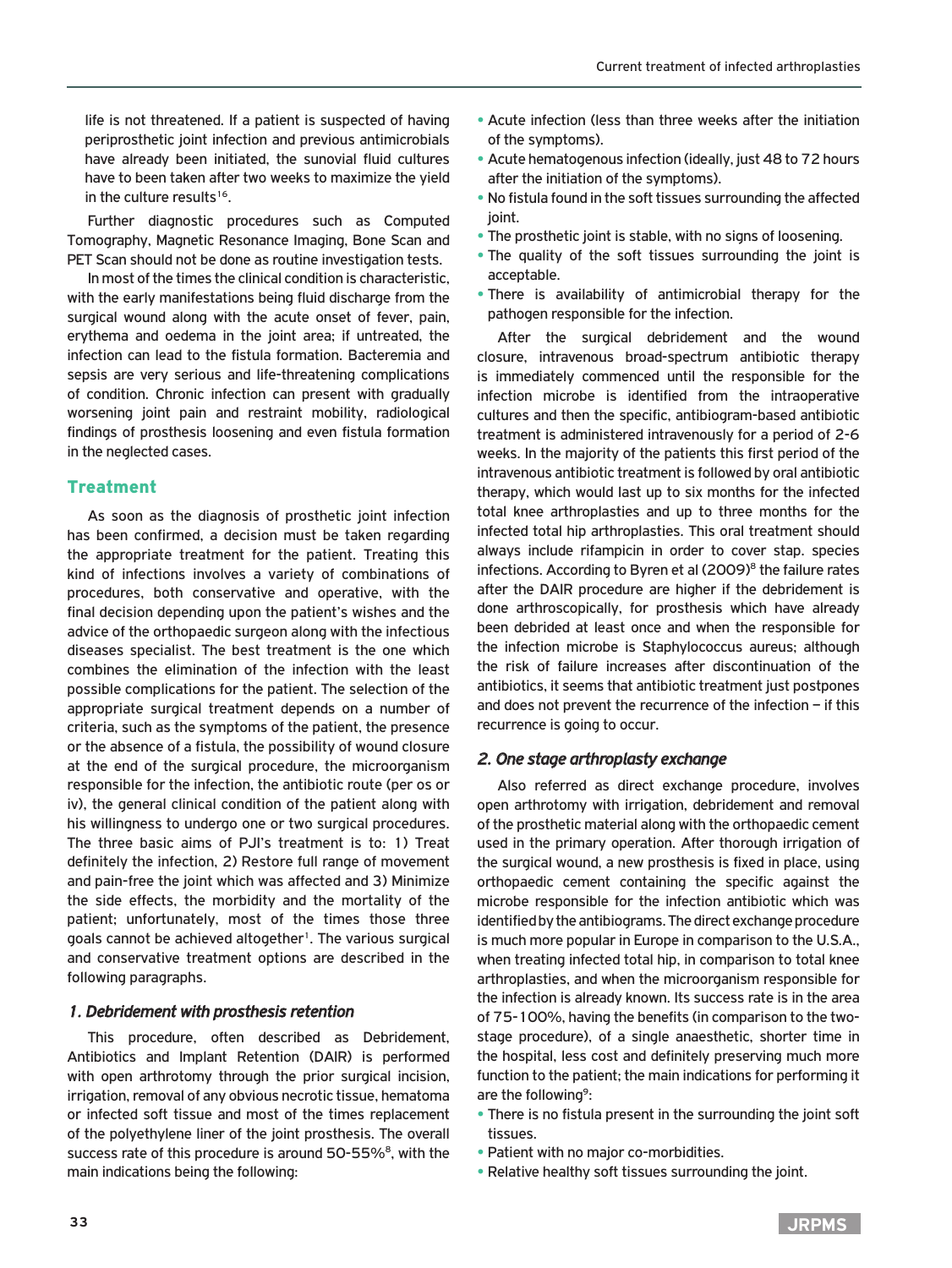- **•** Adequate bone stock in order to insert the new prosthesis.
- **•** There is no prior extensive use of antibiotics.
- **•** Low load of the organism from the microbe, with adequate sensitivity to the antibiotics.

Once more, after the operation, antibiotic treatment is mandatory, involving 4-6 weeks of intravenous antibiotics, followed by per os treatment for 3 up to 12 months.

### *3. Two-stage arthroplasty exchange*

Two-stage arthroplasty exchange (TSE) is the treatment of choice for prosthetic infections which occur in more than four weeks after the initial procedure and is regarded by many authors, as the most definite surgical option<sup>3</sup>. The purpose is to leave the joint cavity free of any foreign body for a transitional period to enhance the efficacy of antibiotic therapy and cure of infection, for reimplantation into an aseptic environment. The expected success rates are about 85-95%<sup>17</sup>. The main indications for this procedure are:

- **•** A relative healthy patient, who is able to undergo multiple surgical procedures.
- **•** Adequate bone stock of the area.
- **•** Presence of fistula in the tissues surrounding the infected ioint.
- **•** Radiological signs of loosening of the prosthesis.
- **•** Multi-drug resistant pathologic microorganism responsible for the infection (for example candida species or infection from fungal microorganisms).

The first stage of this surgical technique involves thorough surgical debridement and irrigation of the infected tissues, removal of all the prosthetic devices of the original operation, including the orthopaedic cement, collection of multiple culture specimens<sup>3-5</sup>, deep staged samples of differing types (joint fluid, synovium, bone, cement) $17$  and finally placement in the joint area a custom-made cement spacer, loaded with antibiotics. The role of this spacer is: 1) To provide a continuous supply of antibiotics to the infected area in order to treat the infection, 2) To support the joint as much as possible, maintaining even a rudimentary mobility and 3) Το prevent the shrinkage of the soft tissues of the area. For the next four to six weeks the patient is treated with intravenous antibiotics, specific to the pathogenic microorganism which was isolated from the first-stage surgical procedure. This period is followed by another four to six weeks in which the patient is free from antibiotics, but is evaluated for signs and symptoms of ongoing infection; in case those signs are positive, along with elevated inflammatory markers and positive for microbes cultures of the synovial fluid, a second debridement surgical procedure has to take place and further intravenous antibiotic treatment has to follow<sup>10</sup>.

In contrast to the two previously mentioned surgical treatment options (debridement with prosthesis retention and one-stage arthroplasty exchange), most of the times during the two-stages arthroplasty exchange, combination with rifampin antibiotic treatment is not indicated, since there is no prosthetic material left in place. When the surgeon is confirmed from both the clinical symptoms and signs and the laboratory findings that there is no on-going infection, the second stage of the revision of the arthroplasty is carried out, using antimicrobial loaded polymethyl methacrylate (PMMA, bone cement), followed again with intravenous antibiotic treatment until the cultures taken after the second operation become negative.

The success rate of this method is quite large, in the area of 87% to 100%. Lange et al  $(2012)^{11}$  published a systematic review and meta-analysis including in total 929 patients who received a two-stage revision arthroplasty and 377 patients who received a one-stage revision arthroplasty for infected total knee and hip prosthesis. The re-infection risk rate, as the final outcome of those procedures was 13.1% in the one-stage group and 10.4% in the two-stage group, indicating that there seems to be a risk of three more infections per 100 patients treated with the one-stage method in comparison to the two-stage method.

#### *4. Arthtroplasty Resection without Reimplantation*

Arthroplasty resection without prosthesis re-implantation is a salvage surgical procedure, performed in order to prevent the amputation of the patient's limb; it is carried out in cases where the previously mentioned methods (debridement with prosthesis retention, one- and two- stage arthroplasty exchange) have failed, or in patients with severe health comorbidities and functional impairments, for whom it is estimated that the above mentioned surgical methods will greatly burden their clinical picture or will not offer the substantial improvement in the mobility and the function of the infected joint. The first mention of this surgical technique was made in 1945 by Gathorne Robert Girdlestone who, in an era before antibiotics' introduction, described this excision hip arthroplasty as a salvage procedure for the treatment of septic arthritis of the hip joint; since then this particular procedure is mentioned by most of the authors as "the Girdlestone situation" or "the Girdlestone procedure"12.

In many cases this condition can occur after the first stage of the arthroplasty exchange, where the patient, for various reasons is not keen or capable of proceeding to the second stage of the arthroplasty revision; in this particular situation, the polymethyl methacrylate spacer can remain in situ permanently, providing surprisingly a reasonable degree of joint movement and function for a long period of time, especially in the hip joint. Choi et al in 2014<sup>13</sup> published a case series of 18 patients with prosthetic joint infections (seven total knee and eleven total hip arthroplasties), who were treated permanently, for various reasons with resection of the original arthroplasty and retention of the PMMA spacer. After a 44 months follow-up, 3 out of the 18 spacers were revised (one because of recurrent infection and two because of loosening), with the remaining 15 patients being infection-free and with an acceptable level of function of their affected joints (Harris Hip score 92 and Knee Society knee score 92) and well coping with the activities of their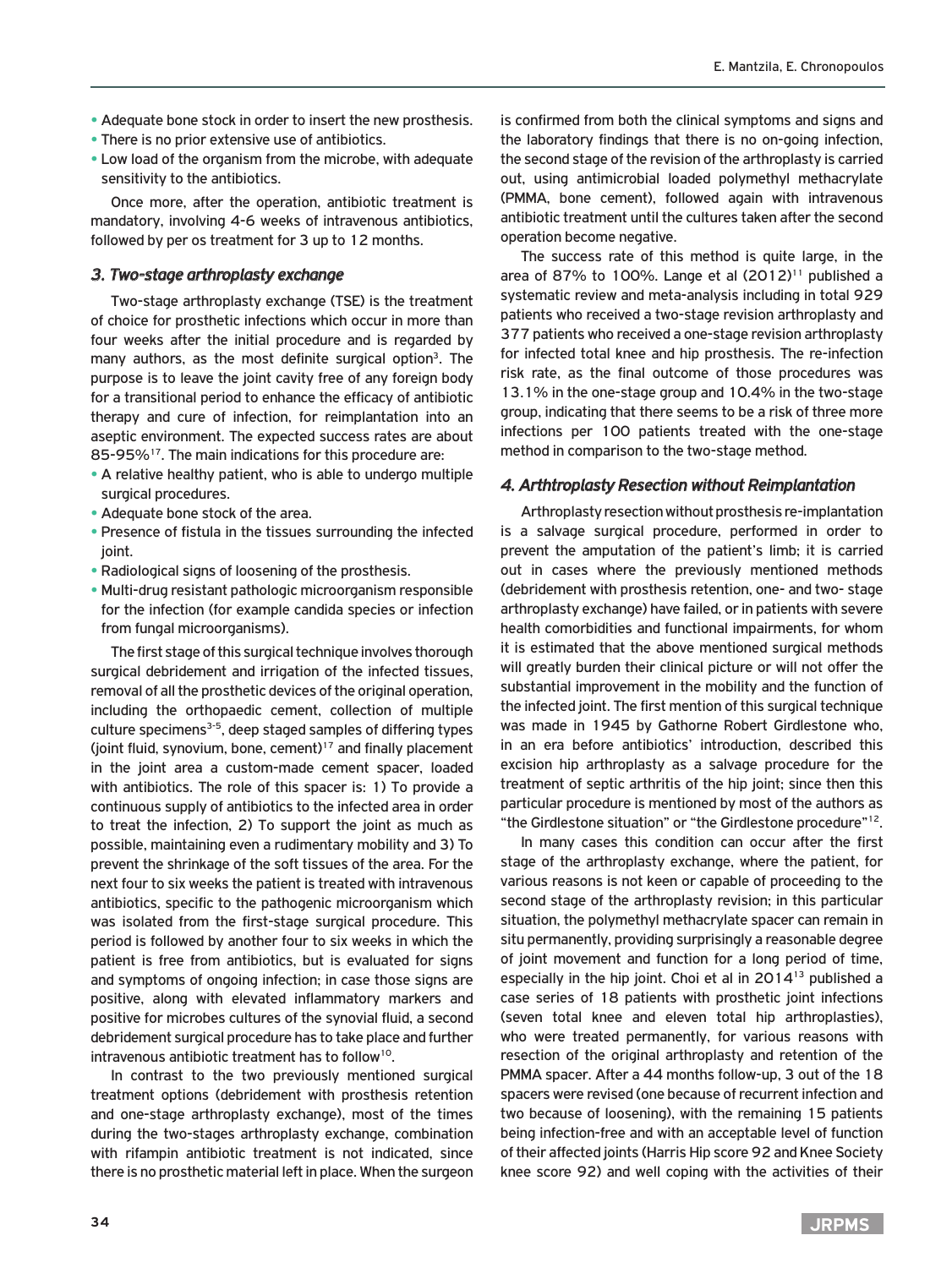daily living. The researchers therefore concluded that this salvage surgical technique may prove to be effective as a permanent solution of an infected prosthetic arthroplasty.

Antibiotic treatment following resection arthroplasty follows the generic rules described in the previous procedures: four to six weeks of intravenous, microbespecific antiobiotics, followed sometimes from even longer per os treatment.

# *5. Arthrodesis*

Arthrodesis (joint fusion), is another salvage procedure, aiming to avoid the amputation of the limb. Most of the times this procedure takes place in the knee joint, either with an intramedullary nail, or with the use of external fixation device, with the end result being an acceptable function of the patient's joint in most of the cases $14$ .

# *6. Amputation*

Amputation will be reserved for those patients in which all the previous therapeutic interventions have failed and in those in which the infection is so severe that is becoming life-threatening. Amputation, fortunately, is performed in less than  $0.1\%$  of the total hip and knee arthroplasties<sup>15</sup>. An additional problem for those patients is that after the amputation or the disarticulation procedure, most probably they will need further irrigation and debridement, meaning that only a minority of them will be able to be fitted with a functional prosthesis. Antibiotic treatment usually is prescribed for one or two days after the operation, unless the pathologic situation is further complicated with chronic osteomyeliitis, meaning that the antibiotic treatment after the amputation should continue until the clinical and laboratory findings show that the infection has resolved.

## Conclusion

The infection of a total hip or knee arthroplasty, with the most common responsible pathogen being Staphylococcus aureus, is an unfavourable and very aggravating complication for the patient; while the revision rate of total knee arthoplasties has already doubled since 2015, the revision rate of total hip arthroplasties is expected to double by the year 2026. The risk factors of this devastating complication should be indentified during the preoperative period, during surgery, in the immediate postoperative period and even after the end of the patient's hospitalization, when he has returned back home. According to the patient's history, those risk factors could be diseases such as diabetes and rheumatoid arthritis or habits such as smoking, while other risk factors depend upon the condition under which the operation has been performed, such as the type of the prosthesis applied or the duration of the operation. Postoperative risk factors such as cardiovascular complications, prolonged use of non-steroidal anti-inflammatory medication (NSAIDS), and dental procedures can also lead to prosthetic

infections even at a much later stage, and therefore should be identified and treated promptly.

Among the various preventive interventions that have been proposed, the most effective ones could be the following<sup>1</sup>:

- **•** *Reduction of skin flora*, especially in patients who are colonized by Staphylococcus aureus species.
- **•** *Optimal antibiotic treatment during the perioperative period.*
- **•** *Routine use of laminar airflow in the operating rooms and body exhaust suits by the surgeons*.
- **•** *Routine use of antibiotic loaded polymethyl methacrylate for the implantation of the prosthetic devices*.
- **•** *Routine and thorough antibiotic treatment before any dental procedure*.

# *References*

- 1. Tande AJ, Patel R. Prosthetic joint infection. Clinical Microbiology Reviews 2014;27(2):302-345.
- 2. Zimmerli W, Trampuz A, Ochsner PE. Prosthetic-joint infections. The New England Journal of Medicine 2004;351(16):1645-1654.
- 3. Beam E, Osmon D. Prosthetic Joint Infection Update. Infection Disease Clinics of North America 2018;32(4):843-859.
- 4. Tsaras G, Osmon DR, Mabry T, et al. Incidence, secular trends, and outcomes of prosthetic joint infection: a population-based study, olmsted county, Minnesota, 1969-2007. Infect Control Hosp Epidemiol 2012;33(12):1207–12
- 5. Seneviratne CJ, Yip JY, Chang JW et al. Effect of culture media and nutrients on biofilm growth kinetics of laboratory and clinical strains of Enterococcus faecalis. Archives of Oral Biology 2013;58(10):1327- 1334.
- 6. Tsukayama DT, Estrad R, Gustilo RB. Infection after total hip arthroplasty. A study of the treatment of one hundred and six infections. The Journal of Bone and Joint Surgery. American Volume 1996;78(4):512-523.
- 7. Mahmud A, Lyons MC, Naudie DD et al. Assessing the gold standard: A review of 253 two-stage revisions for infected TKA. Clinical Orthopaedics and Related Research 2012;470(1):2730-2736.
- 8. Parvizi J, Zmistowski B, Berbari EF et al. New definition for periprosthetic joint infection: from the Workgroup of the Muscoloskeletal Infection Society. Clinical Orthopaedics and Related Research 2011;469(11):2992-2994.
- 9. Byren I, Bejon P, Atkin BL et al, 2009. One hundred and twelve infected arthroplasties treated with "DAIR" (debridement, antibiotics and implant retention): antibiotic duration and outcome. The Journal of Antimicrobial Chemotherapy 2009;63(6):1264-1271.
- 10. Nguyen M, Sukeik M, Zahar A et al. One-stage exchange arthroplasty for periprosthetic hip and knee joint infections. The Open Orthopaedic Journal 2016;10:646-653.
- 11. Bejon P, Berendt A, Atkins BL, Green N, Parry H et al. Two-stage revision for prosthetic joint infection: predictors of outcome and the role of reimplantation microbiology. The Journal of Antimicrobial Chemotherapy 2010;65(3):569-575.
- 12. Lange J, Troelsen A, Thomsen RW, Soballe K. Chronic infections in hip arthroplasties: comparing risk of reinfection following one-stage and two-stage revision: a systematic review and meta-analysis. Clinical Epidemiology 2012;4:57-73.
- 13. Vincenten CM, Gosens T, van Susante JC, Somford MP. The Girdlestone situation: a historical essay. Journal of Bone and Joint